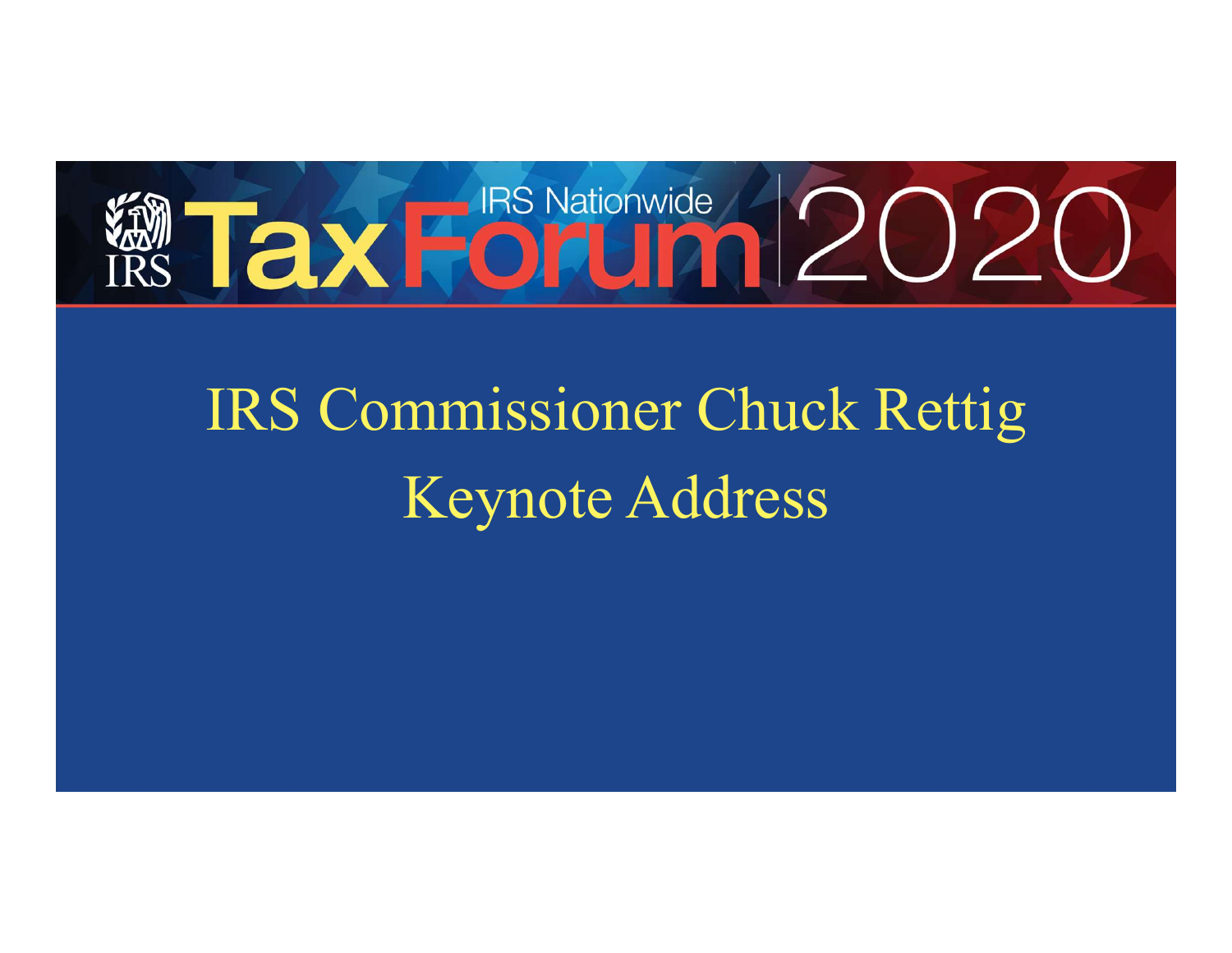# Chuck Rettig

• Became the 49<sup>th</sup> IRS Commissioner in October 2018.

2020

**RS Nationwide** 

 $\Omega$ 

- • Previously worked at the law firm of Hochman, Salkin, Rettig, Toscher & Perez, P.C. in his home state of California. Represented thousands of individuals, businesses and corporate taxpayers before the IRS, the Department of Justice Tax Division, federal and state courts and state taxing authorities.
- • Served on the IRS Advisory Council (IRSAC) for three years beginning in 2008, and served as IRSAC's chair from 2010 to 2011. Served as Chair of the Taxation Section of the State Bar of California and has served on the advisory boards of both the Franchise Tax Board and the Board of Equalization in California.

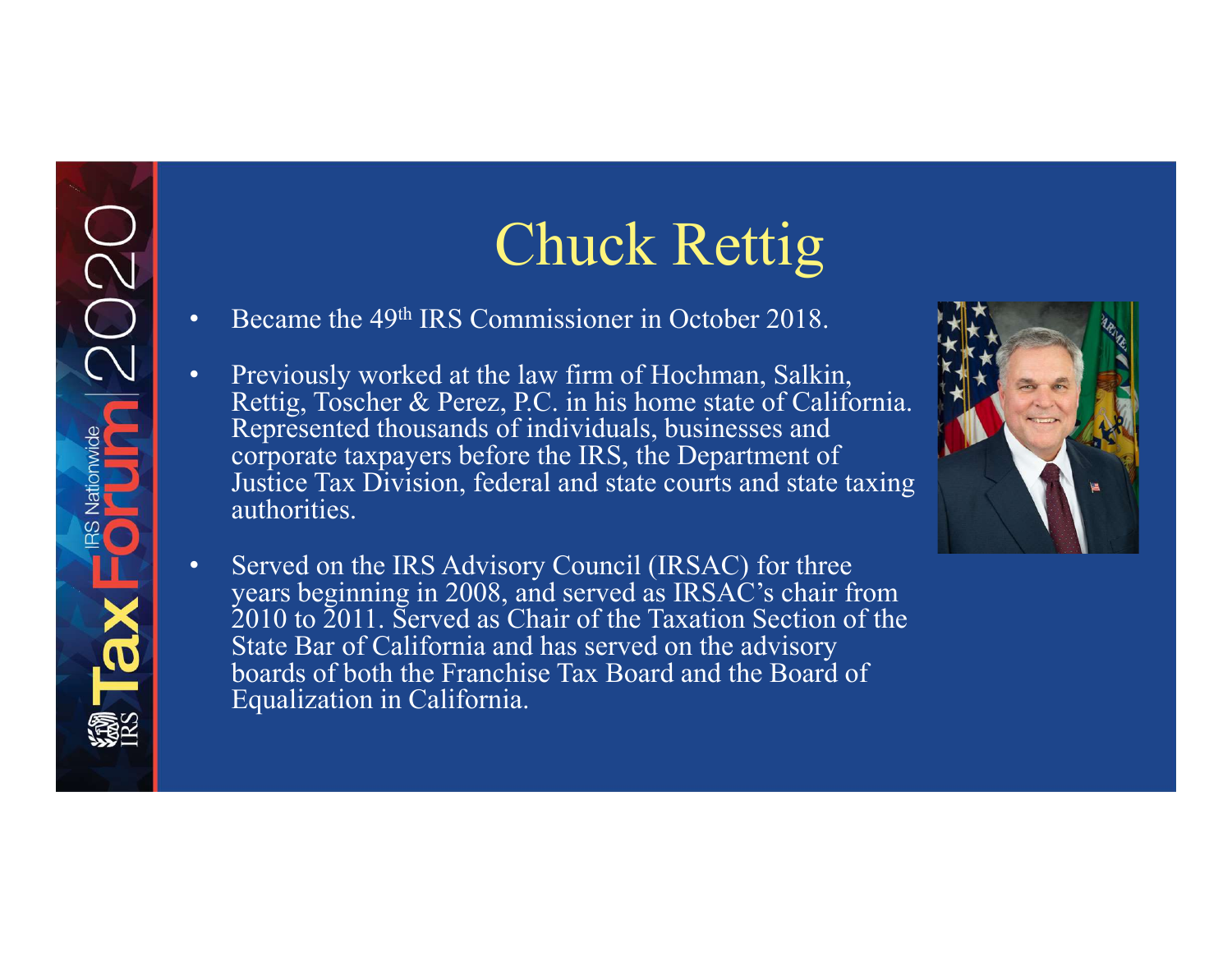#### Economic Impact Payments

- • Approximately 160 million Economic Impact Payments worth approximately \$270 billion have been delivered.
- • Two online tools help deliver Economic Impact Payments:
	- – Non-Filers tool allows people who normally don't have a filing obligation to enter information to receive their payment quicker.
	- Get My Payment allows people to check their payment status.
- Both tools are on IRS.gov, available in English and Spanish.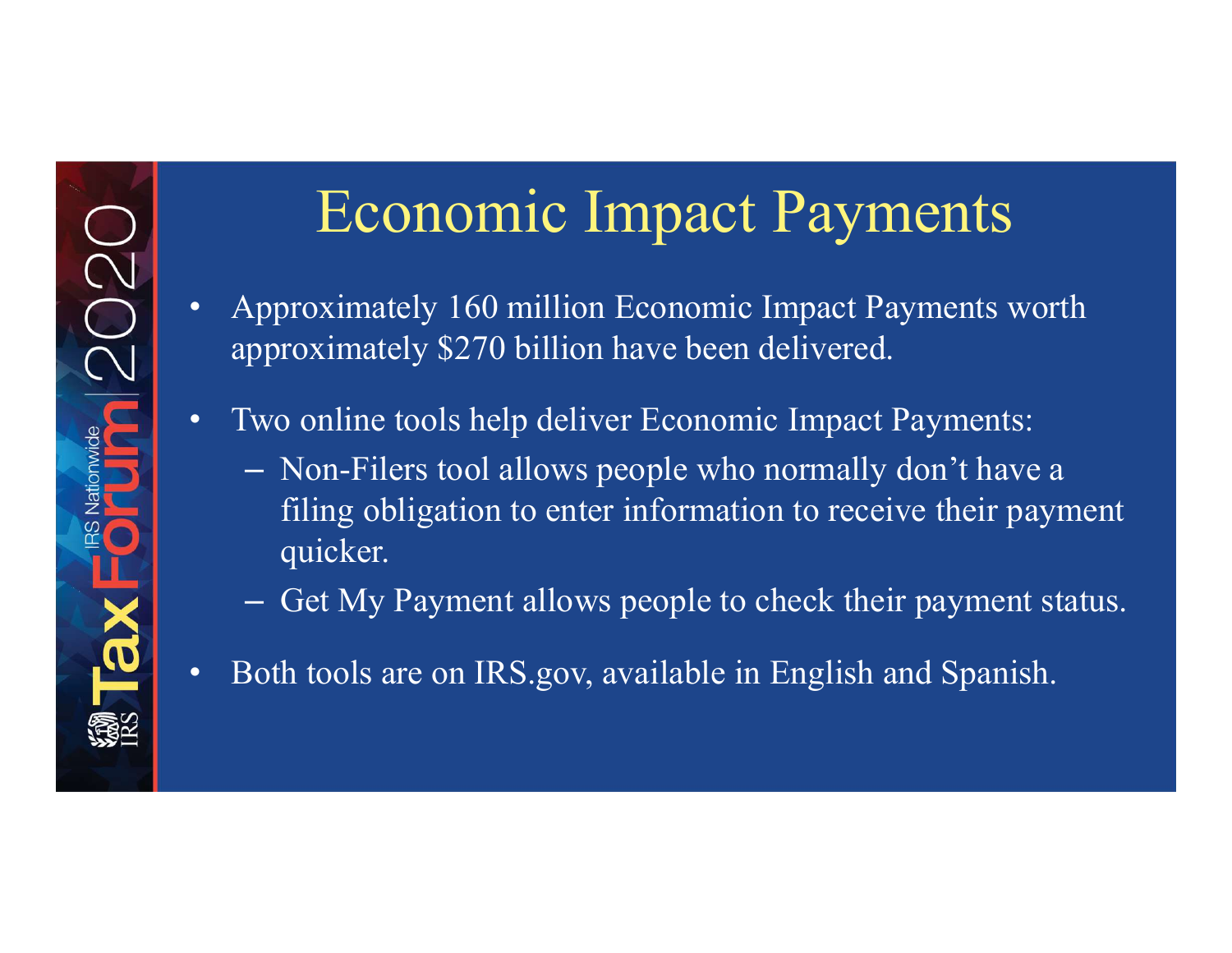#### Economic Impact Payments

- • The deadline for people to register for payments using the Non-Filers tool is October 15.
- We need your help: If you know anyone who doesn't normally file a tax return and doesn't earn much, please share this information with them so we can get their Economic Impact Payment to them if they are eligible.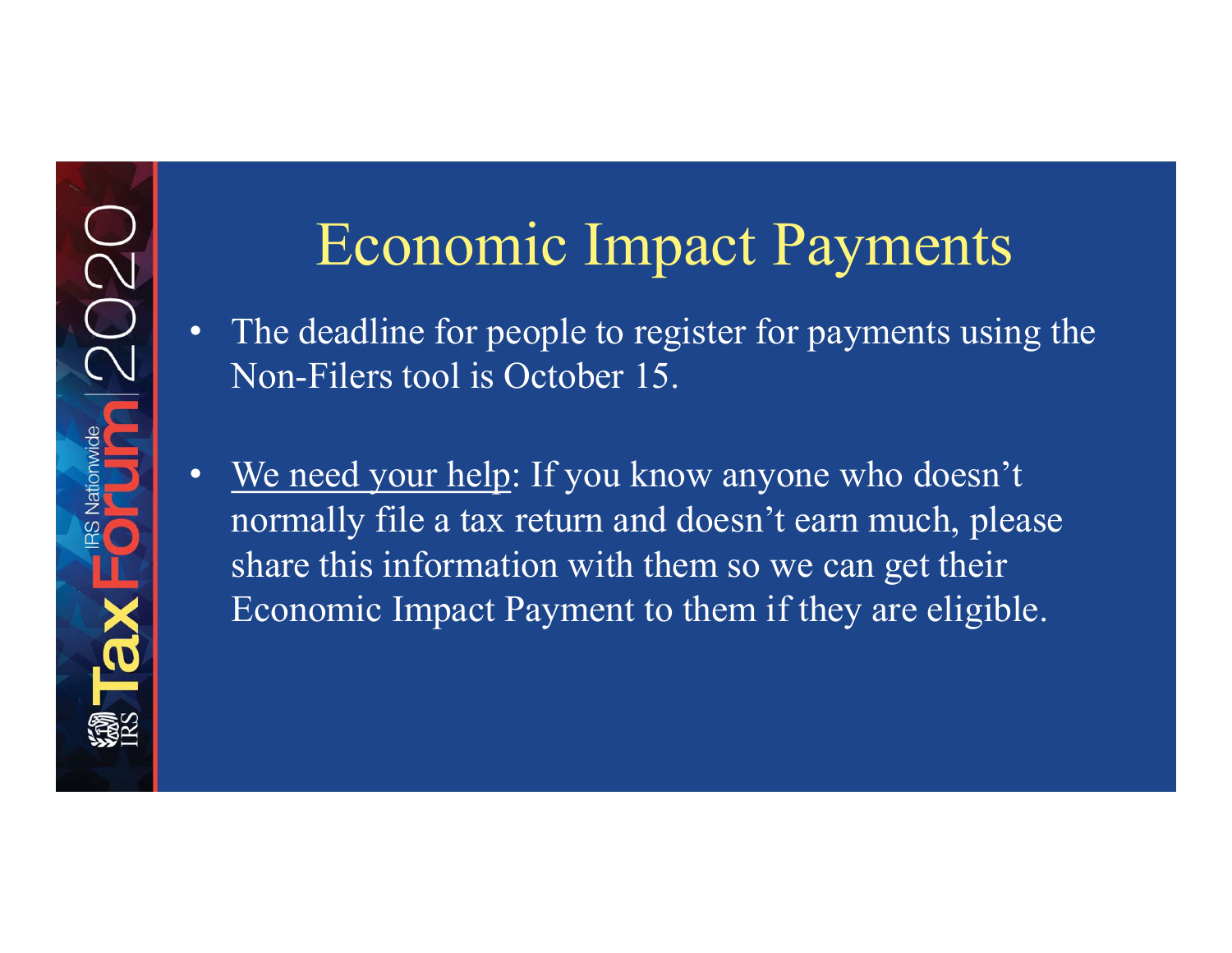# Electronic 1040-X Filing

- • Later this summer, taxpayers will be able, for the first time, to file amended income tax returns electronically using available tax software products.
- • Providing an online filing option for the amended return also known as Form  $1040-X$  – is a major milestone.
- • We succeeded thanks to a great deal of hard work by employees across the IRS.
- • We know this has been on your wish list for a long time and we're pleased we can deliver this new feature, even in the middle of a pandemic.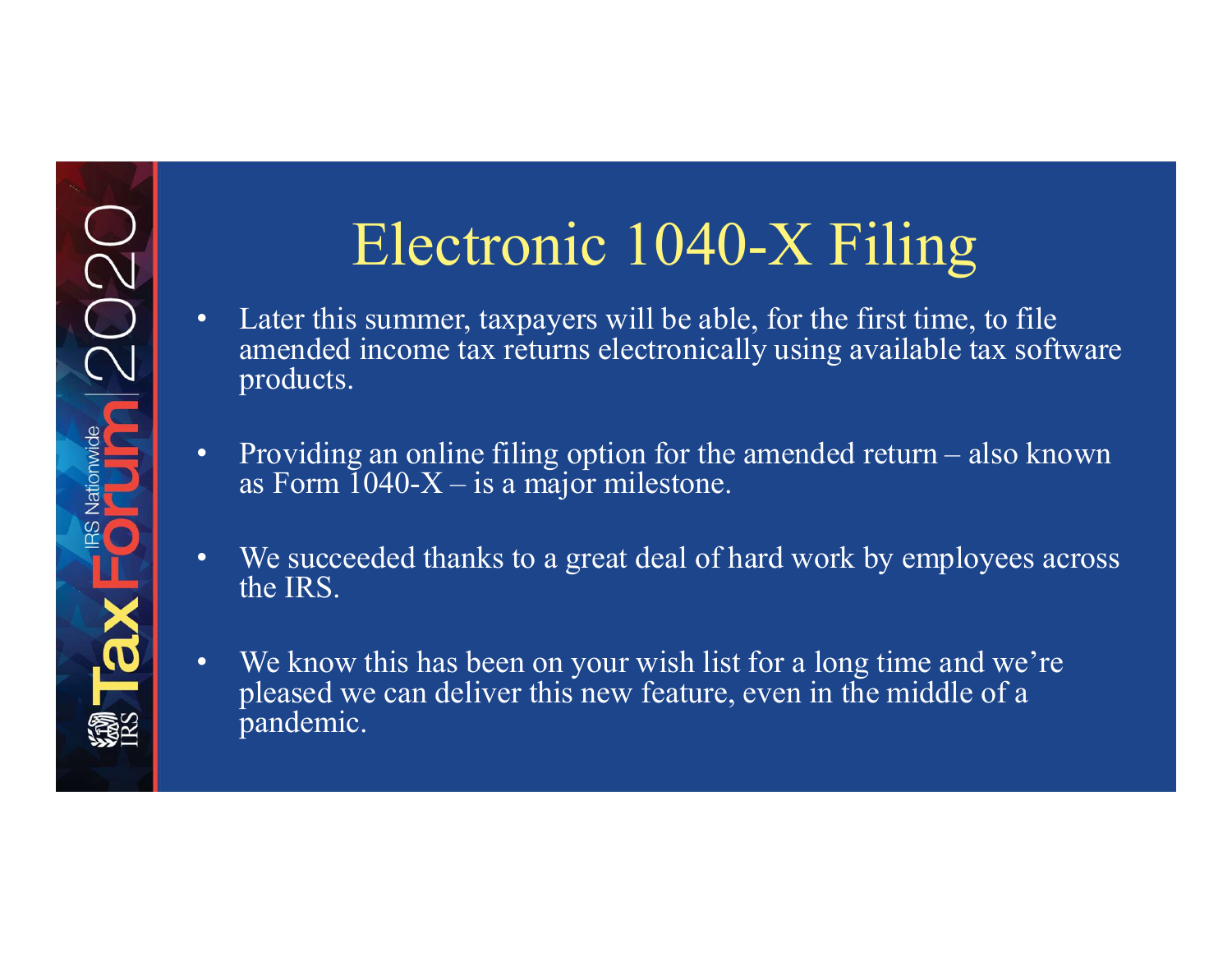# Serving a Diverse Nation

- • Our ultimate goal is to provide high-quality, personalized service to language they speak. everyone, no matter where they live, what their background is, or what
- • We must be focused on enhancing the experience of all taxpayers, including those who are unrepresented, lower-income or who have limited English proficiency.
- • IRS is developing a long-term Servicewide Multilingual Strategy. Last Summit to bring together people inside and outside the IRS to discuss month, we held our first National Multilingual Stakeholder Engagement how to move forward.
- • We continue to take steps to offer more materials in more languages on IRS.gov.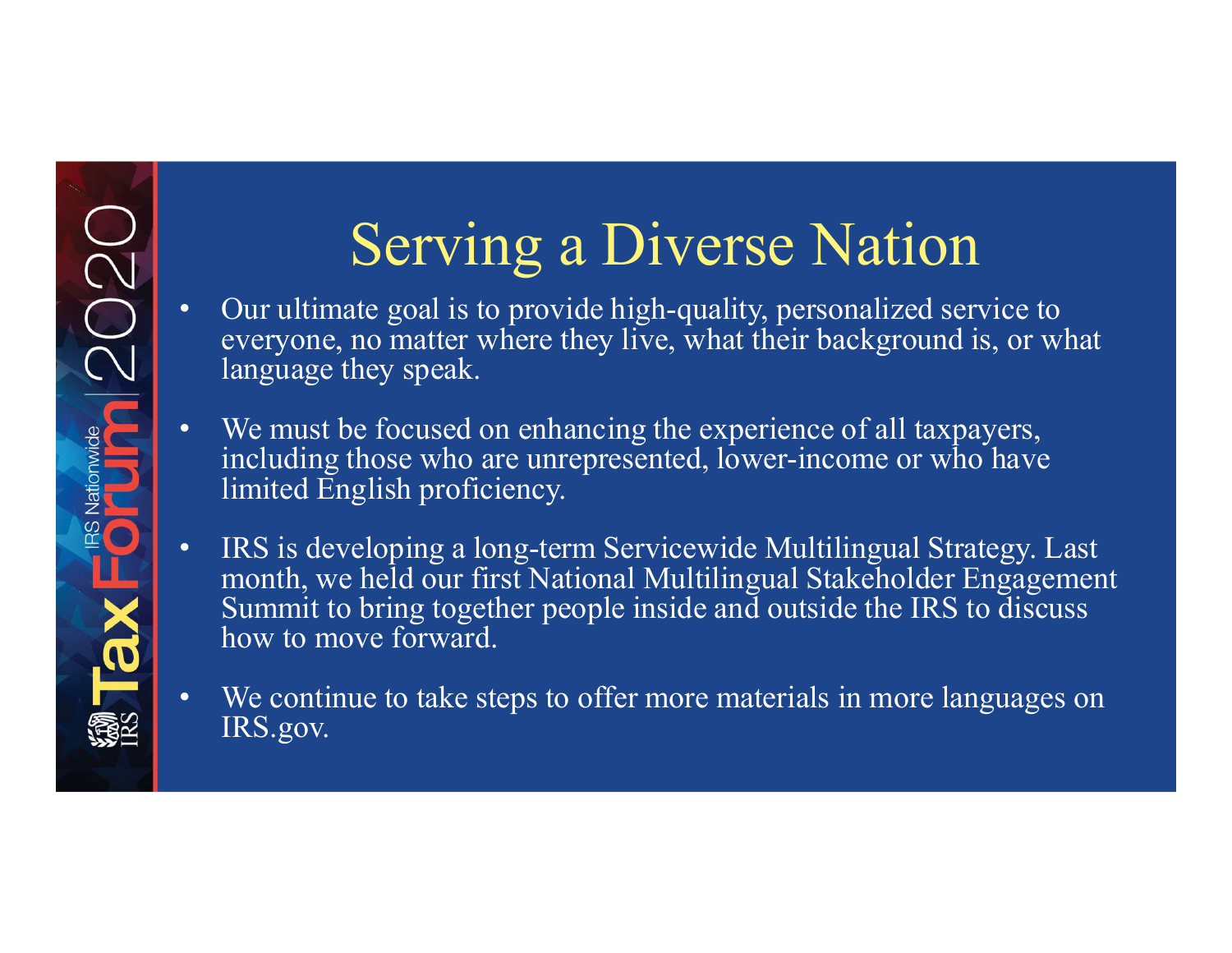# Security Summit and Identity Theft

- • In 2015, the IRS and our partners came together to battle identity theft. Five years later, key indicators on identity theft are moving in the right direction. Between 2015, when we formed the Security Summit, and 2019:
	- – The number of taxpayers reporting they were victims of identity theft fell 80 percent.
	- stopping confirmed identity theft returns. – The IRS protected a combined \$26 billion in fraudulent refunds by
	- – As we got better at blocking returns from entering our systems, the number of confirmed identity theft returns declined to the point where in 2019 it was 68 percent below 2015.
	- – Security Summit financial industry partners recovered an additional \$1.7 billion in fraudulent refunds.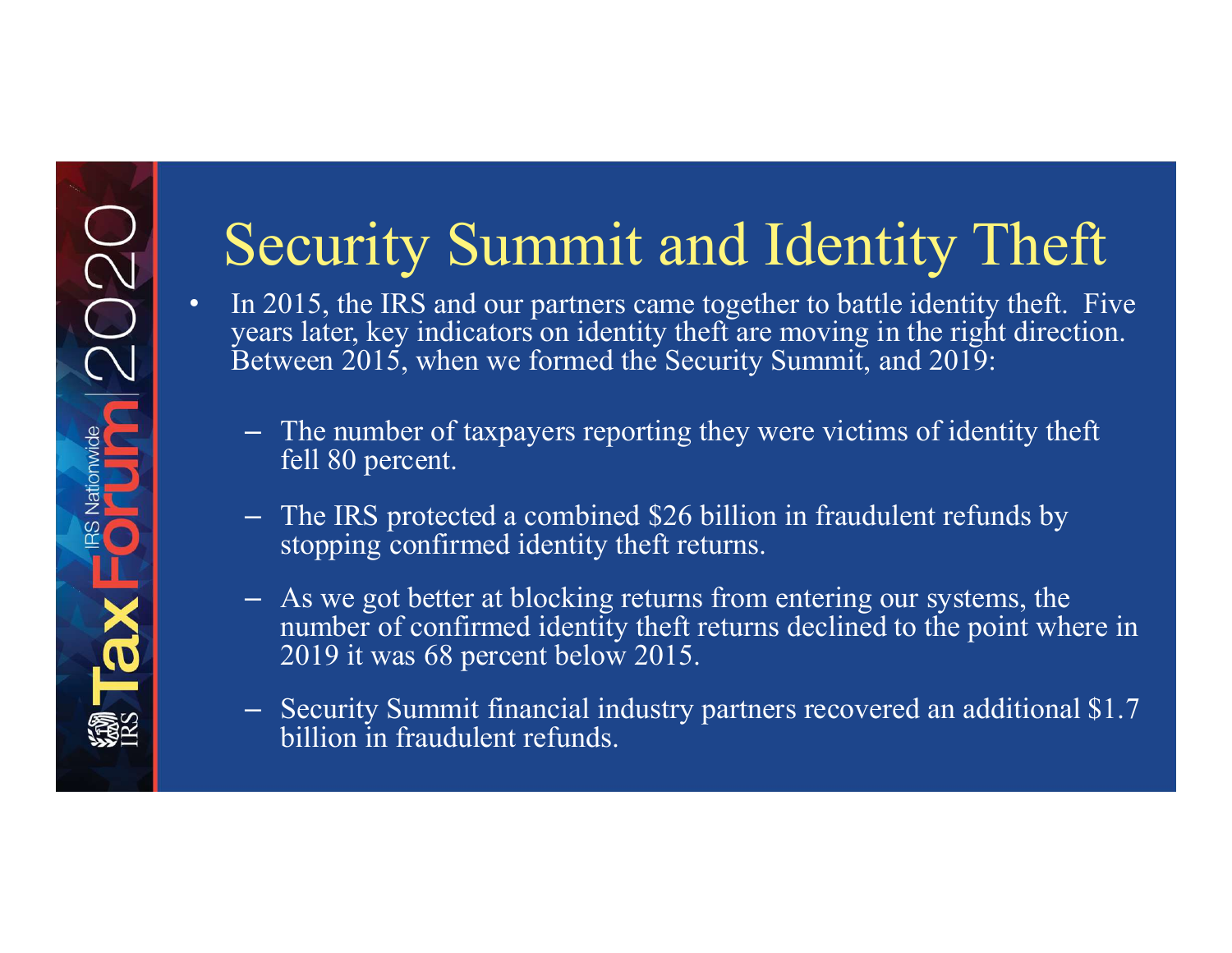#### Fraud Prevention

- We need your help as tax professionals to prevent fraud.
- • Please make data protection the priority it deserves to be and spread the word to your colleagues.
- • Encourage your clients to make sure they're protecting themselves from the many scams going on, both online and over the phone.
- • Use and share information on the Identity Theft Central page on IRS.gov.